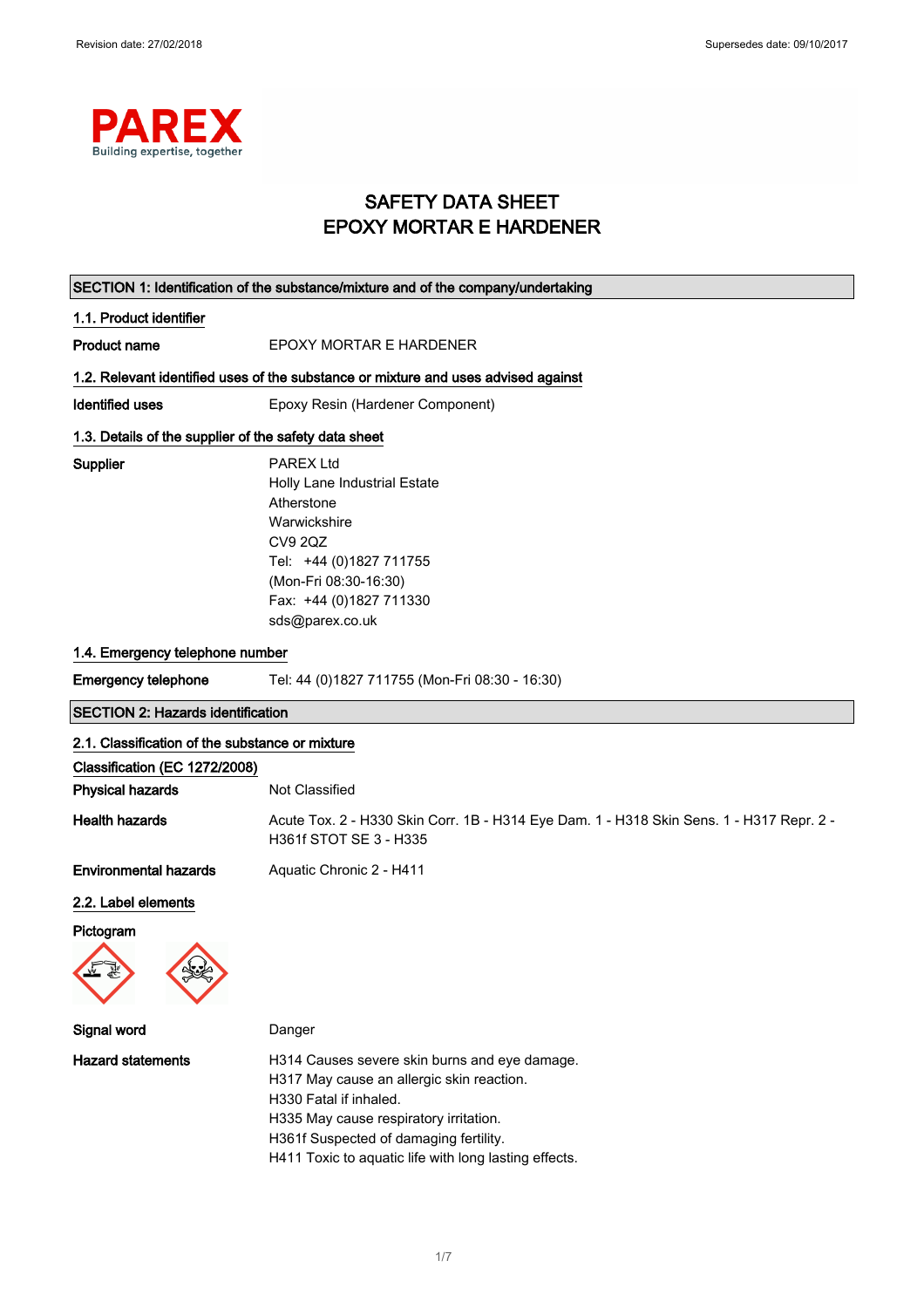| <b>Precautionary statements</b> | P260 Do not breathe vapour/ spray.<br>P501 Dispose of contents/ container in accordance with national regulations.<br>P264 Wash contaminated skin thoroughly after handling.<br>P280 Wear protective gloves/ protective clothing/ eye protection/ face protection.<br>P404 Store in a closed container. |
|---------------------------------|---------------------------------------------------------------------------------------------------------------------------------------------------------------------------------------------------------------------------------------------------------------------------------------------------------|
| Contains                        | 2,2'-IMINODIETHYLAMINE, BISPHENOL A                                                                                                                                                                                                                                                                     |

2.3. Other hazards

## SECTION 3: Composition/information on ingredients

## 3.2. Mixtures

| 2,2'-IMINODIETHYLAMINE | 50 - 100% |
|------------------------|-----------|
|------------------------|-----------|

| CAS number: 111-40-0  | EC number: 203-865-4 | REACH registration number: 01-<br>2119473793-27-0000 |
|-----------------------|----------------------|------------------------------------------------------|
|                       |                      |                                                      |
| <b>Classification</b> |                      |                                                      |
| Acute Tox. 4 - H302   |                      |                                                      |
| Acute Tox. 4 - H312   |                      |                                                      |
| Acute Tox. 2 - H330   |                      |                                                      |
| Skin Corr. 1B - H314  |                      |                                                      |

Eye Dam. 1 - H318 Skin Sens. 1 - H317 STOT SE 3 - H335

## BISPHENOL A 25 - 50%

CAS number: 80-05-7 REACH registration number: 01- 2119457856-23-0000

## **Classification**

Eye Dam. 1 - H318 Skin Sens. 1 - H317 Repr. 1B - H360F STOT SE 3 - H335

The full text for all hazard statements is displayed in Section 16.

| Ingredient notes                       | Bisphenol A, CAS No 80-05-7, is a Substance of Very High Concern, SVHC                                                                                                                                   |
|----------------------------------------|----------------------------------------------------------------------------------------------------------------------------------------------------------------------------------------------------------|
| <b>ISECTION 4: First aid measures</b>  |                                                                                                                                                                                                          |
| 4.1. Description of first aid measures |                                                                                                                                                                                                          |
| Inhalation                             | Get medical attention immediately. Move affected person to fresh air and keep warm and at<br>rest in a position comfortable for breathing.                                                               |
| Ingestion                              | DO NOT induce vomiting. Get medical attention immediately. Immediately rinse mouth and<br>drink plenty of water (200-300 ml).                                                                            |
| <b>Skin contact</b>                    | Remove contaminated clothing immediately and wash skin with soap and water.                                                                                                                              |
| Eye contact                            | Immediately flush with plenty of water for up to 15 minutes. Remove any contact lenses and<br>open eyelids widely. If irritation persists: Seek medical attention and bring along these<br>instructions. |
| Protection of first aiders             | First aid personnel should wear appropriate protective equipment during any rescue.                                                                                                                      |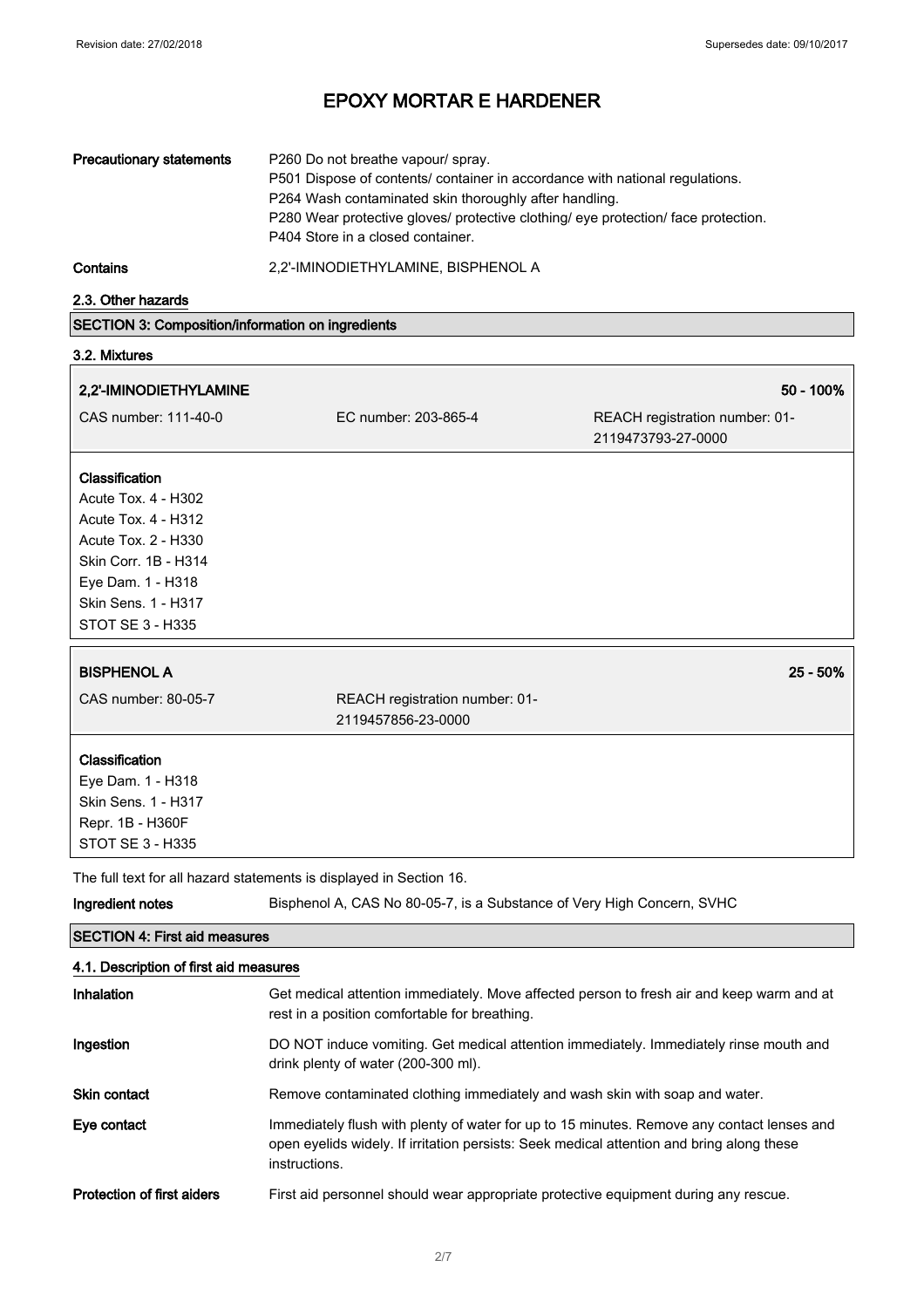## 4.2. Most important symptoms and effects, both acute and delayed

| Inhalation                                                 | Fatal if inhaled.                                                                                                                                                                                                                                                    |
|------------------------------------------------------------|----------------------------------------------------------------------------------------------------------------------------------------------------------------------------------------------------------------------------------------------------------------------|
| Ingestion                                                  | May cause stomach pain or vomiting.                                                                                                                                                                                                                                  |
| Skin contact                                               | This product is strongly corrosive.                                                                                                                                                                                                                                  |
| Eye contact                                                | This product is strongly corrosive.                                                                                                                                                                                                                                  |
|                                                            | 4.3. Indication of any immediate medical attention and special treatment needed                                                                                                                                                                                      |
| Notes for the doctor                                       | Treat symptomatically.                                                                                                                                                                                                                                               |
| <b>SECTION 5: Firefighting measures</b>                    |                                                                                                                                                                                                                                                                      |
| 5.1. Extinguishing media                                   |                                                                                                                                                                                                                                                                      |
| Suitable extinguishing media                               | Extinguish with alcohol-resistant foam, carbon dioxide, dry powder or water fog.                                                                                                                                                                                     |
| 5.2. Special hazards arising from the substance or mixture |                                                                                                                                                                                                                                                                      |
| Specific hazards                                           | Oxides of Carbon, Benzoic Acid, Benzene                                                                                                                                                                                                                              |
| 5.3. Advice for firefighters                               |                                                                                                                                                                                                                                                                      |
| Protective actions during<br>firefighting                  | Beware, risk of formation of toxic and corrosive gases.                                                                                                                                                                                                              |
| for firefighters                                           | Special protective equipment Use protective equipment appropriate for surrounding materials.                                                                                                                                                                         |
| <b>SECTION 6: Accidental release measures</b>              |                                                                                                                                                                                                                                                                      |
|                                                            | 6.1. Personal precautions, protective equipment and emergency procedures                                                                                                                                                                                             |
| <b>Personal precautions</b>                                | Wear protective clothing as described in Section 8 of this safety data sheet.                                                                                                                                                                                        |
| 6.2. Environmental precautions                             |                                                                                                                                                                                                                                                                      |
| <b>Environmental precautions</b>                           | Do not discharge into drains or watercourses or onto the ground.                                                                                                                                                                                                     |
| 6.3. Methods and material for containment and cleaning up  |                                                                                                                                                                                                                                                                      |
| Methods for cleaning up                                    | Provide adequate ventilation. Absorb spillage with sand or other inert absorbent. Containers<br>with collected spillage must be properly labelled with correct contents and hazard symbol.<br>Dispose of contents/container in accordance with national regulations. |
| 6.4. Reference to other sections                           |                                                                                                                                                                                                                                                                      |
| Reference to other sections                                | For personal protection, see Section 8. For waste disposal, see section 13.                                                                                                                                                                                          |
| <b>SECTION 7: Handling and storage</b>                     |                                                                                                                                                                                                                                                                      |
| 7.1. Precautions for safe handling                         |                                                                                                                                                                                                                                                                      |
| <b>Usage precautions</b>                                   | Ensure there is sufficient ventilation in work area.                                                                                                                                                                                                                 |
| Advice on general<br>occupational hygiene                  | Wash at the end of each work shift and before eating, smoking and using the toilet.                                                                                                                                                                                  |
|                                                            | 7.2. Conditions for safe storage, including any incompatibilities                                                                                                                                                                                                    |
| <b>Storage precautions</b>                                 | Store in tightly-closed, original container in a dry, cool and well-ventilated place. Bund storage<br>facilities to prevent soil and water pollution in the event of spillage. Keep away from food,<br>drink and animal feeding stuffs.                              |
| Storage class                                              | Chemical storage.                                                                                                                                                                                                                                                    |
| 7.3. Specific end use(s)                                   |                                                                                                                                                                                                                                                                      |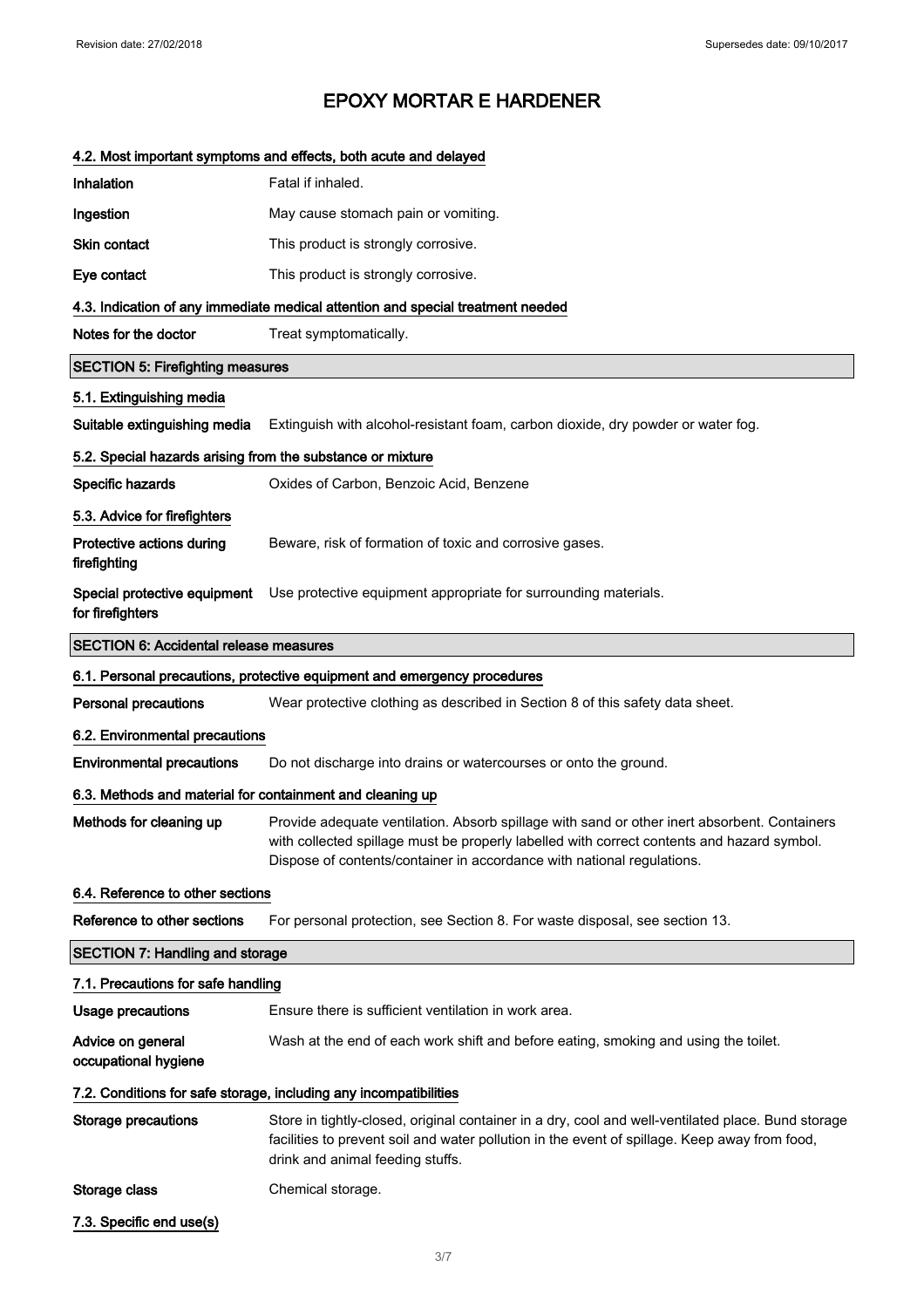## SECTION 8: Exposure Controls/personal protection

## 8.1. Control parameters

### Occupational exposure limits

## 2,2'-IMINODIETHYLAMINE

Long-term exposure limit (8-hour TWA): WEL 1 ppm(Sk) 4.3 mg/m3(Sk) Short-term exposure limit (15-minute): WEL Long-term exposure limit (8-hour TWA): WEL 1ppm 4.3mg/m3 Sk (Ireland)

## BISPHENOL A

Long-term exposure limit (8-hour TWA): 10 mg/m<sup>3</sup> inhalable dust Long-term exposure limit (8-hour TWA): WEL 10mg/m3 (inh) (Ireland) WEL = Workplace Exposure Limit

## 8.2. Exposure controls

### Protective equipment

| Appropriate engineering<br>controls       | As this product contains ingredients with exposure limits, process enclosures, local exhaust<br>ventilation or other engineering controls should be used to keep worker exposure below any<br>statutory or recommended limits, if use generates dust, fumes, gas, vapour or mist.                                                    |
|-------------------------------------------|--------------------------------------------------------------------------------------------------------------------------------------------------------------------------------------------------------------------------------------------------------------------------------------------------------------------------------------|
| Eye/face protection                       | Use safety goggles and face shield in case of splash risk. Personal protective equipment for<br>eye and face protection should comply with European Standard EN166. Ensure that an eye<br>wash station is close at hand.                                                                                                             |
| Hand protection                           | Wear protective gloves made of the following material: Nitrile rubber. Viton rubber (fluoro<br>rubber). Butyl rubber. The most suitable glove should be chosen in consultation with the glove<br>supplier/manufacturer, who can provide information about the breakthrough time of the glove<br>material. Thickness: At least 0.5 mm |
| Other skin and body<br>protection         | Wear protective clothing.                                                                                                                                                                                                                                                                                                            |
| Hygiene measures                          | Wash after use and before eating, smoking and using the toilet.                                                                                                                                                                                                                                                                      |
| <b>Respiratory protection</b>             | Combination filter A-P2                                                                                                                                                                                                                                                                                                              |
| <b>Environmental exposure</b><br>controls | Store in a demarcated bunded area to prevent release to drains and/or watercourses.                                                                                                                                                                                                                                                  |

## SECTION 9: Physical and Chemical Properties

## 9.1. Information on basic physical and chemical properties

| Appearance                      | Clear, yellowish liquid.        |
|---------------------------------|---------------------------------|
| Odour                           | Amine.                          |
| <b>Melting point</b>            | Not determined.                 |
| Initial boiling point and range | >200C at 760mm Hg               |
| Flash point                     | 96C                             |
| <b>Bulk density</b>             | $1.031$ g/cm $3$                |
| Solubility(ies)                 | Insoluble in water.             |
| <b>Explosive properties</b>     | Not considered to be explosive. |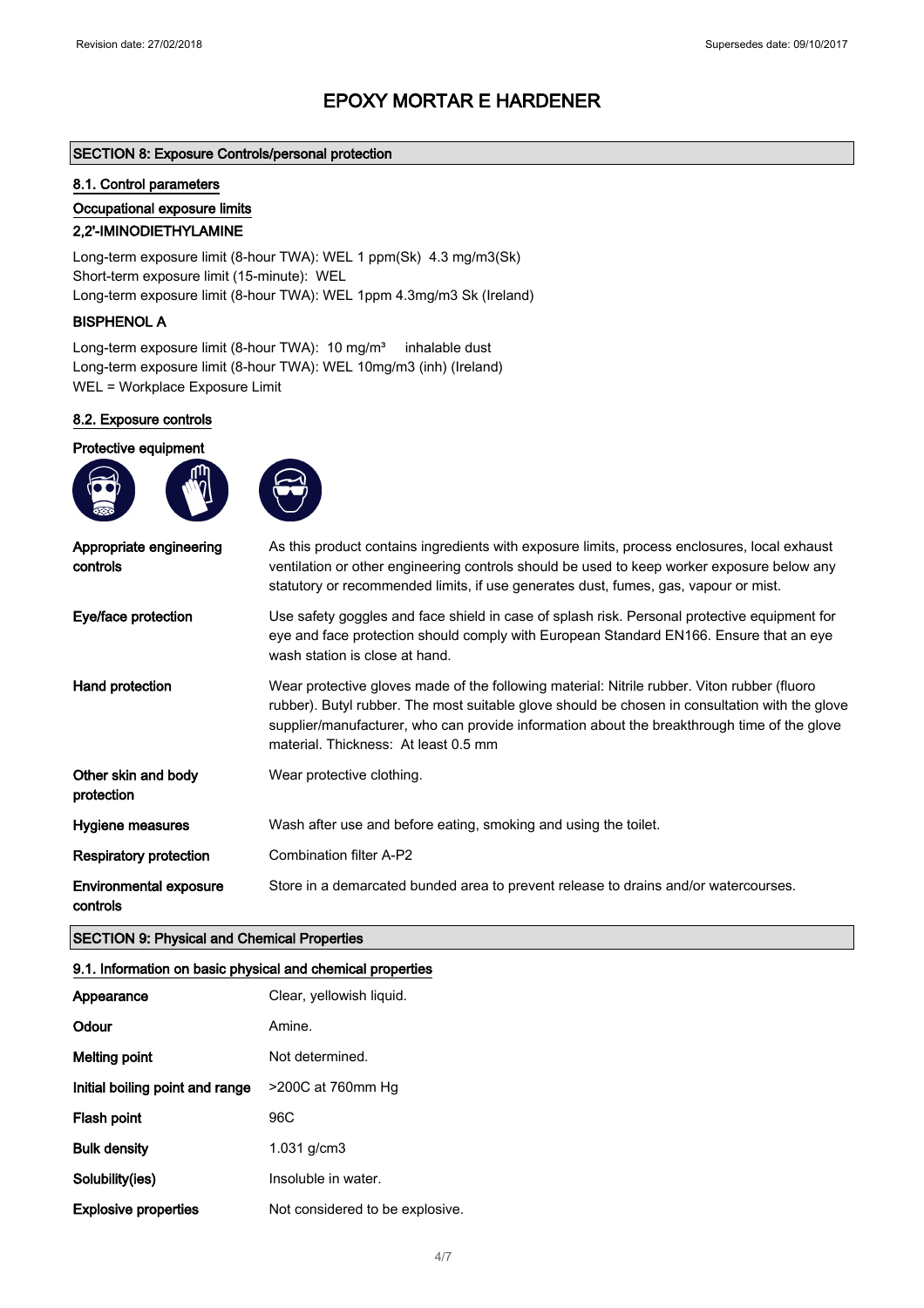| 9.2. Other information                                                  |                                                                         |
|-------------------------------------------------------------------------|-------------------------------------------------------------------------|
| <b>SECTION 10: Stability and reactivity</b>                             |                                                                         |
| 10.1. Reactivity                                                        |                                                                         |
| 10.2. Chemical stability                                                |                                                                         |
| <b>Stability</b>                                                        | Stable at normal ambient temperatures and when used as recommended.     |
| 10.3. Possibility of hazardous reactions                                |                                                                         |
| Possibility of hazardous<br>reactions                                   | None known.                                                             |
| 10.4. Conditions to avoid                                               |                                                                         |
| 10.5. Incompatible materials                                            |                                                                         |
| 10.6. Hazardous decomposition products                                  |                                                                         |
| Hazardous decomposition<br>products                                     | None known.                                                             |
| <b>SECTION 11: Toxicological information</b>                            |                                                                         |
| 11.1. Information on toxicological effects                              |                                                                         |
| <b>Toxicological effects</b>                                            | Harmful if swallowed or in contact with skin. Fatal if inhaled          |
| Acute toxicity - inhalation<br>ATE inhalation (vapours mg/l)            | 1.0                                                                     |
| Skin corrosion/irritation<br>Skin corrosion/irritation                  | Causes severe burns.                                                    |
| Serious eye damage/irritation<br>Serious eye damage/irritation          | Causes serious eye damage.                                              |
| <b>Respiratory sensitisation</b><br><b>Respiratory sensitisation</b>    | May cause respiratory irritation.                                       |
| <b>Skin sensitisation</b><br>Skin sensitisation                         | May cause an allergic skin reaction.                                    |
| Reproductive toxicity                                                   | Reproductive toxicity - fertility Suspected of damaging fertility.      |
| <b>SECTION 12: Ecological Information</b>                               |                                                                         |
| Ecotoxicity                                                             | Toxic to aquatic life with long lasting effects.                        |
| 12.1. Toxicity                                                          |                                                                         |
| 12.2. Persistence and degradability                                     |                                                                         |
| 12.3. Bioaccumulative potential                                         |                                                                         |
| 12.4. Mobility in soil                                                  |                                                                         |
| 12.5. Results of PBT and vPvB assessment<br>12.6. Other adverse effects |                                                                         |
| <b>SECTION 13: Disposal considerations</b>                              |                                                                         |
|                                                                         |                                                                         |
| 13.1. Waste treatment methods                                           |                                                                         |
| <b>General information</b>                                              | This material and its container must be disposed of as hazardous waste. |

### 5/ 7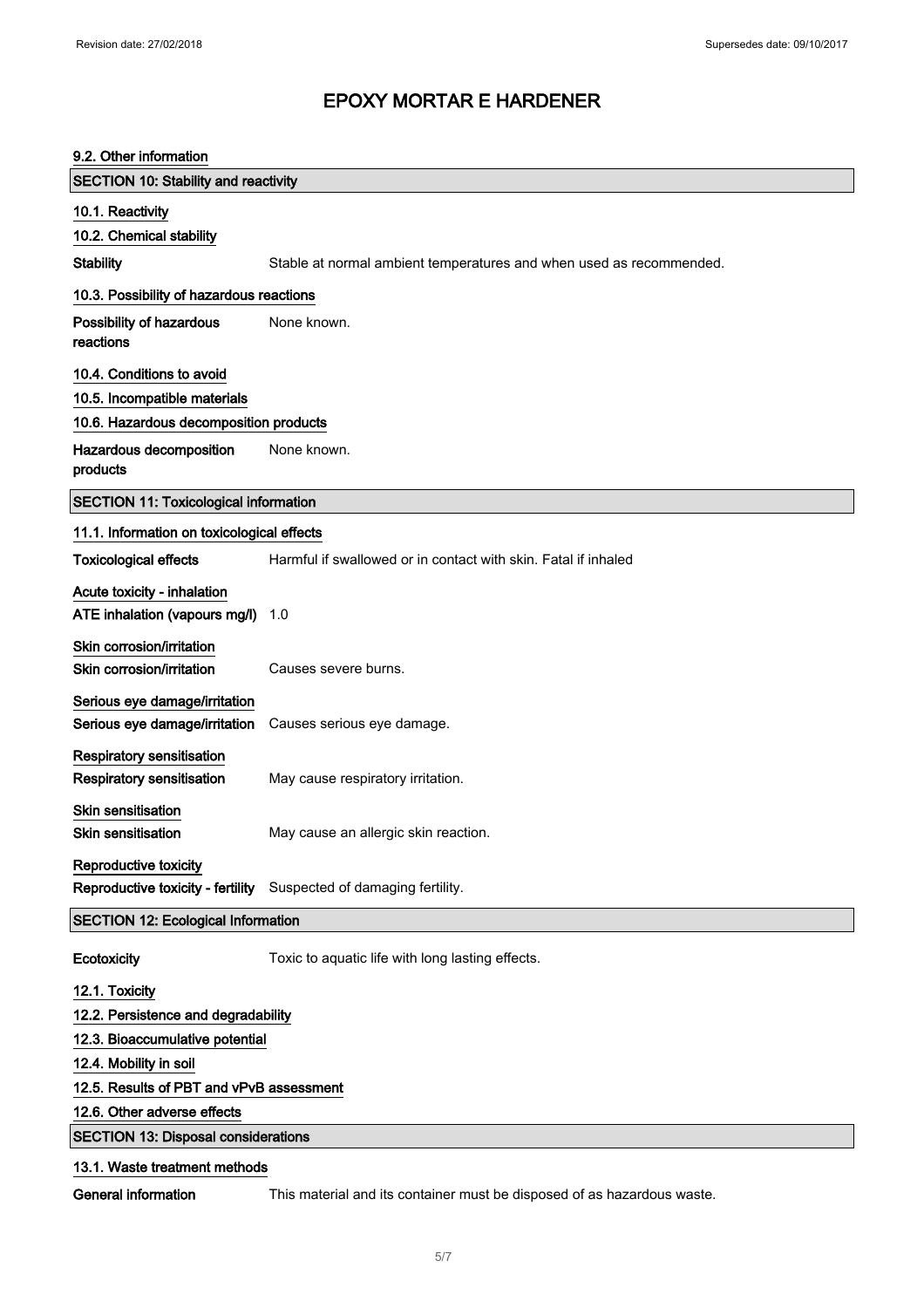| <b>Disposal methods</b>                              | Dispose of contents/container in accordance with national regulations.             |
|------------------------------------------------------|------------------------------------------------------------------------------------|
| <b>Waste class</b>                                   | EWC 08 00 00 EWC 08 02 00 EWC 08 02 99                                             |
| <b>SECTION 14: Transport information</b>             |                                                                                    |
| 14.1. UN number                                      |                                                                                    |
| UN No. (ADR/RID)                                     | 2079                                                                               |
| UN No. (IMDG)                                        | 2079                                                                               |
| UN No. (ADN)                                         | 2079                                                                               |
| 14.2. UN proper shipping name                        |                                                                                    |
| Proper shipping name<br>(ADR/RID)                    | DIETHYLENETRIAMINE mixture, ENVIRONMENTALLY HAZARDOUS                              |
|                                                      | Proper shipping name (IMDG) DIETHYLENETRIAMINE mixture, MARINE POLLUTANT           |
|                                                      | Proper shipping name (ADN)  DIETHYLENETRIAMINE, mixture, ENVIRONMENTALLY HAZARDOUS |
| 14.3. Transport hazard class(es)                     |                                                                                    |
| <b>ADR/RID class</b>                                 | 8                                                                                  |
| <b>ADR/RID classification code</b>                   | C7                                                                                 |
| <b>ADR/RID label</b>                                 | 8                                                                                  |
| <b>IMDG class</b>                                    | 8                                                                                  |
| ICAO class/division                                  | 8                                                                                  |
| <b>ADN</b> class                                     | 8                                                                                  |
| <b>Transport labels</b>                              |                                                                                    |
|                                                      |                                                                                    |
| 14.4. Packing group                                  |                                                                                    |
| ADR/RID packing group                                | $\mathbf{H}$                                                                       |
| <b>IMDG packing group</b>                            | Ш                                                                                  |
| ADN packing group                                    | Ш                                                                                  |
| ICAO packing group                                   | $\mathbf{H}$                                                                       |
| 14.5. Environmental hazards                          |                                                                                    |
| Environmentally hazardous substance/marine pollutant |                                                                                    |



| EmS                          | $F-A, S-B$ |
|------------------------------|------------|
| ADR transport category       | 2          |
| <b>Emergency Action Code</b> | 2x         |